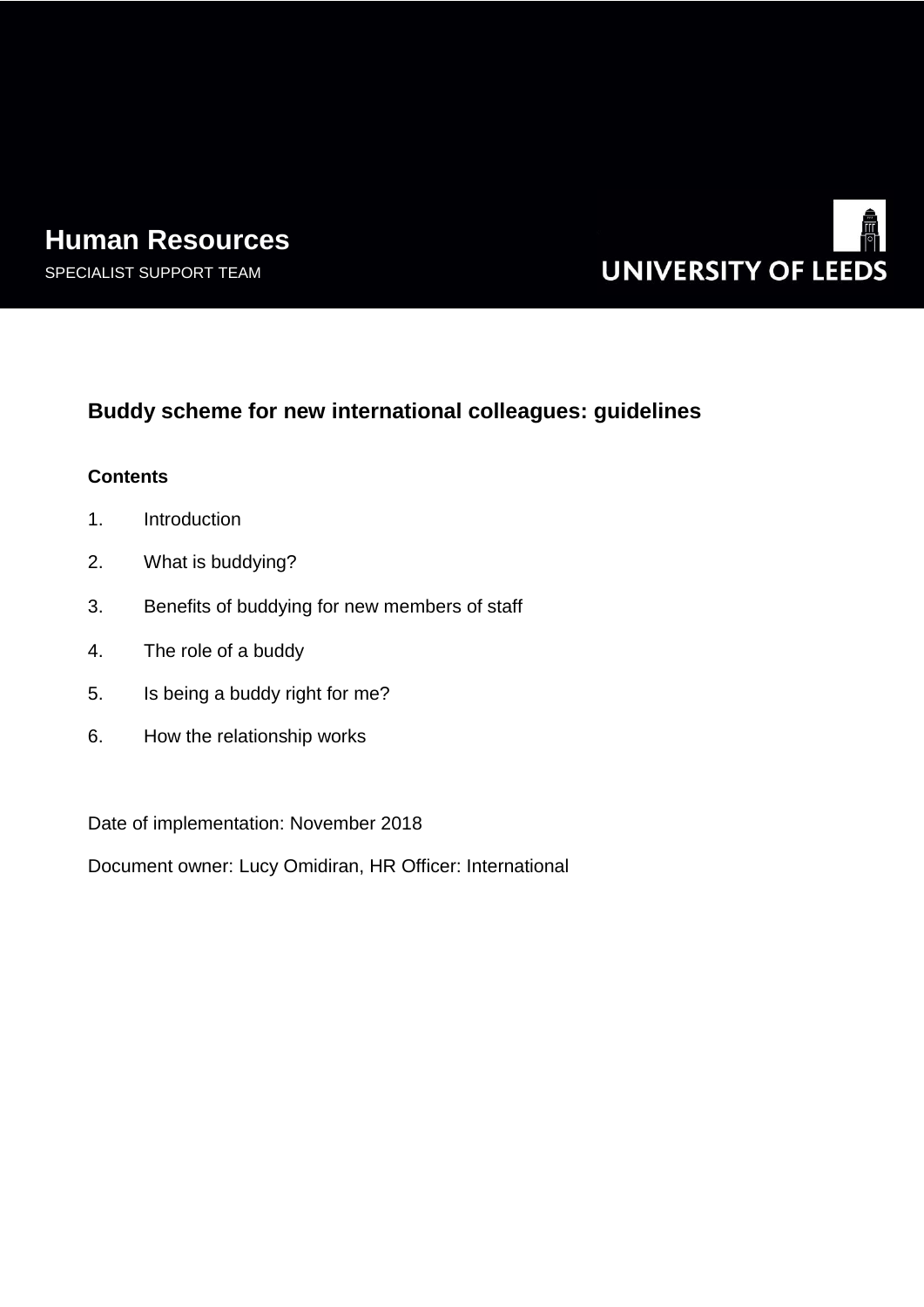## **1. Introduction**

The University wants to enhance the support offered to international colleagues as they arrive in Leeds to take up new positions at the University. Ensuring that international colleagues are well supported helps to ensure a good staff experience, promotes the reputation of the University, both in the UK and overseas, and, through the sharing of international experience, knowledge and skills, enhances partnership and collaboration.

Alongside other measures designed to support international colleagues, buddying is identified as a key integration opportunity the University will make available to new colleagues as part of the orientation process. Buddying functions as a supportive mechanism to aid new colleagues assimilate smoothly during their first months here at the University and assist in the transition into a new academic and/or cultural environment. The main feature of the buddy scheme is its informality and mutuality. Buddies can be of any nationality but we will try and match colleagues by faculty and other common factors.

## **2. What is buddying?**

A buddy relationship is:

- A confidential relationship
- Between two people, preferably sharing similar experiences
- There to facilitate the speed at which new colleagues settle into a role and familiarise themselves with the department and organisation
- Focussed on networking and building relationships with fellow colleagues
- A safe space to ask and answer questions regarding the formal or informal culture at the University

Buddying does not include:

- Line management
- Counselling
- **Coaching**
- **Mentoring**
- Monitoring performance
- Assessing professional development
- Answering contractual information
- Providing financial assistance
- A requirement to socialise 'out of hours'

## **3. Benefits of buddying for new members of staff**

Buddying offers a range of benefits to new colleagues; some of these benefits include:

- A source of confidential and reliable support throughout the induction process
- Reducing the initial confusion and uncertainty faced by new starters
- Comfortable assimilation into a new environment
- An opportunity to learn from an existing member of colleagues
- Increased familiarity in work and the social environment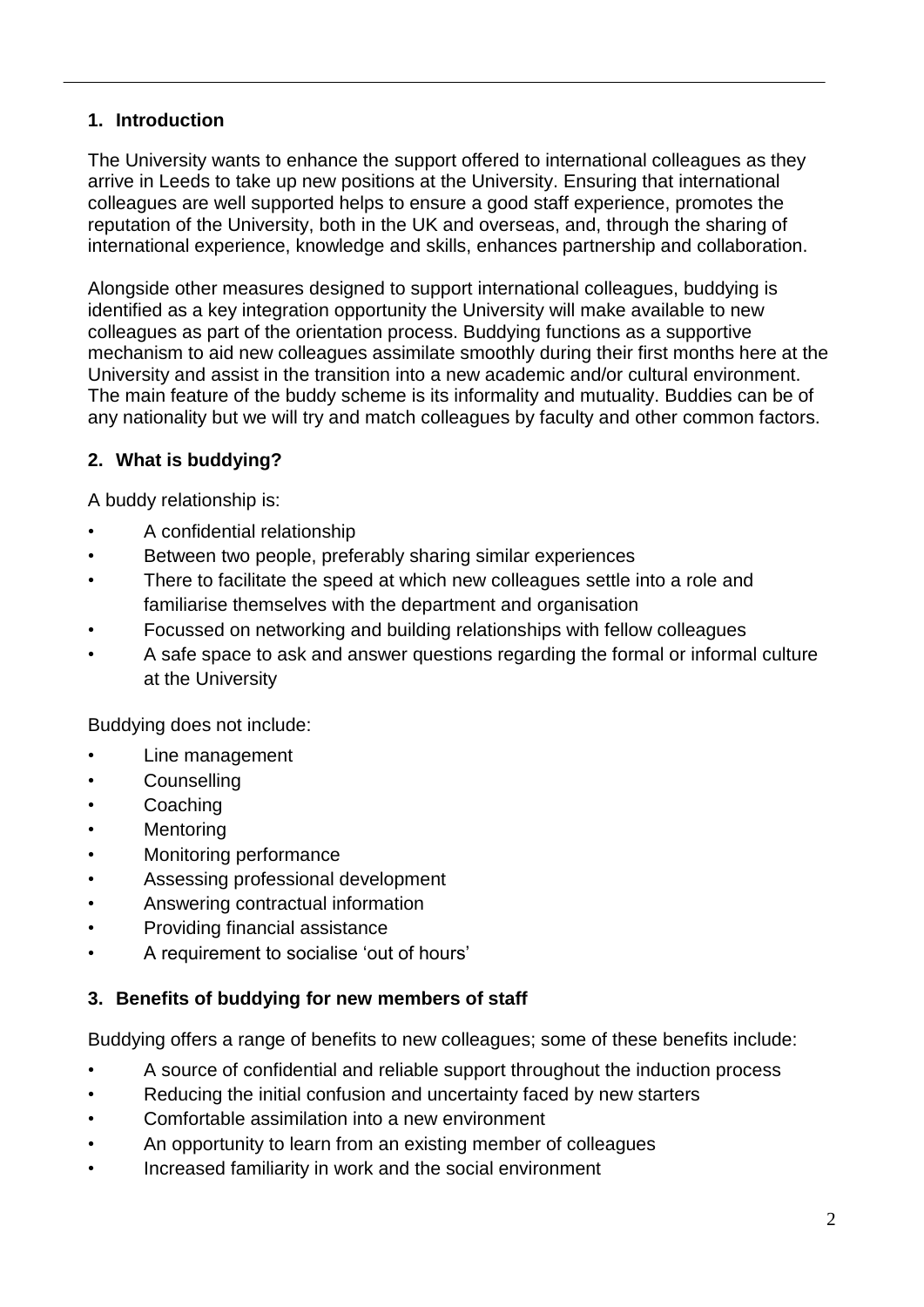- Increased networking
- Increased understanding of the way the University operates

## **4. The role of a buddy**

- A supportive colleague
- Introduce new employee to colleagues, facilitate networking, add to informal contact lists, etc.
- Take new employee on campus tour and familiarise them with the environment
- Provide and signpost relevant knowledge and information
- Help understand unwritten 'rules'
- Be a friendly and familiar face

## **5. Is being a buddy right for me?**

There are many skills, qualities and behaviours that make a 'good' buddy. In general, it is hoped that potential buddies will possess the following qualities:

- Has time to devote to the relationship
- Is empathetic and non-judgemental with good listening skills
- Has good communication skills and is trustworthy, open and honest
- Adapts to the specific needs of the new employee
- Has a wide range of University knowledge
- Is committed to, and proud of, the University and respects its values
- Has a genuine interest in helping the new employee assimilate smoothly

Are you prepared to be:

- A contact?
- Willing to share experience?
- Encouraging?
- Willing to check-up on the new employee?
- Respectful of confidentiality?

## **6. How the relationship works**

## *Initial meeting*

The buddy should take responsibility for setting up the first meeting. The main feature of this scheme is its informality, so arranging a meeting over tea/coffee is recommended. It is during this meeting that the new member of staff can outline the things s/he would appreciate most from the partnership.

## *Time thereafter*

The meetings to follow will largely depend on the needs of the new employee. They may range from anywhere between quick catch ups, to longer meetings that discuss certain aspects of the workplace. As the new employee begins to settle in, the frequency of these meetings may begin to reduce.